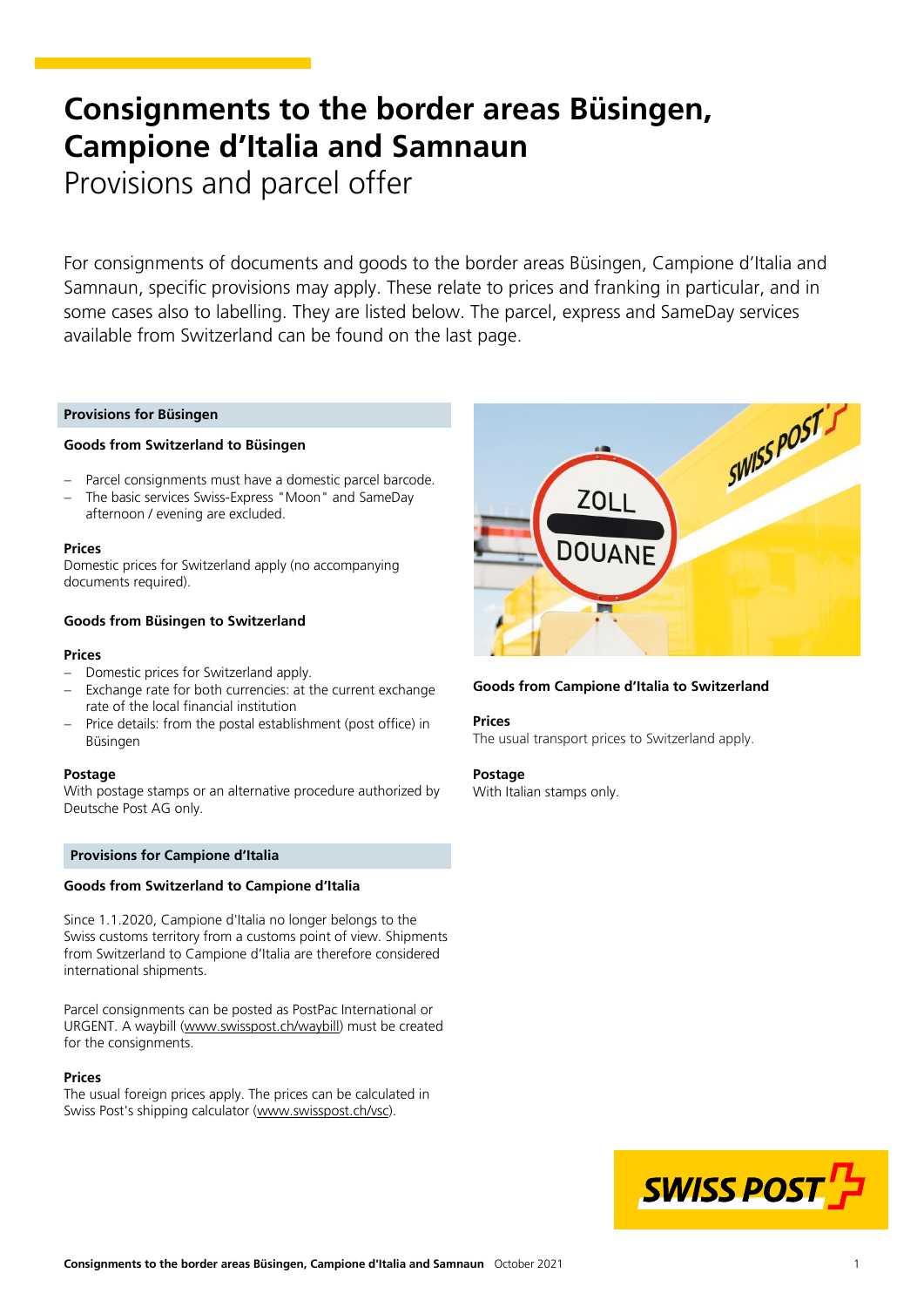## **Provisions for Samnaun**

# **Goods from Switzerland to Samnaun**

- Parcel consignments must have a domestic parcel barcode.
- The basic services Swiss-Express "Moon" and SameDay afternoon / evening are excluded.

## **Sender's address**

The consignment must specify the sender's address in full, including telephone number.

# **Declaration of contents of consignments / commercial invoice**

- For consignments of goods worth up to CHF 400.00: with customs declaration CN 22, commercial invoice recommended (affixed on the outside of the consignment)
- For consignments of goods worth over CHF 400.00: with customs declaration CN 23, commercial invoice
- recommended (affixed on the outside of the consignment) – For consignments of goods worth over CHF 1,000.00: with customs declaration CN 23, commercial invoice compulsory (affixed on the outside of the consignment)
- The consignments must be labelled with an "Export Clearance" sticker:



Blue sticker "Export Clearance"

Note: the customs declarations CN 22 and CN 23 cannot be generated using the "Accompanying documents for international letters" online service as Switzerland cannot be selected as the destination country. The sender can obtain labels in the branch of from their customer advisor.

## **Consignments registered for export electronically (e-dec)**

- For these consignments an export list is compulsory (affixed outside of the consignment).
- The consignments must be labelled with an "E-DEC EXPORT" sticker:



Red sticker "E-DEC EXPORT"

# **Download of sticker print template**

[Blue sticker "EXPORT CLEARANCE"](https://www.post.ch/-/media/post/gk/dokumente/export-clearance.pdf?la=en) For your consignments you can download a sticker print template for printing on self-adhesive labels (format A4 with 8x3 labels):

[Red sticker "E](https://www.post.ch/-/media/post/gk/dokumente/e-dec-export.pdf?la=en)-DEC EXPORT"

# **Goods from Samnaun to Switzerland**

#### **Prices**

Domestic prices for Switzerland apply.

#### **Customs declaration**

A customs declaration is required for parcels as with goods from Switzerland to Samnaun.

# **Download customs declaration Samnaun**

[Declaration of goods consignment of up to CHF 400.00 \(CN22\)](http://www.swisspost.ch/customs-declaration-cn22) [Declaration of goods consignment of over CHF 400.00 \(CN23\)](http://www.swisspost.ch/customs-declaration-cn23)

## **Import customs clearance**

Postal consignments from Samnaun to Switzerland require import customs clearance (as with international consignments).

## **Customer refuses delivery**

Goods exported from Switzerland which the recipient refuses to accept and which are returned unchanged to the sender can be imported back into Switzerland duty-free provided that the value added tax amount is less than CHF 100.00. The sender in Switzerland pays a tax on the return shipment.

If a recipient in Switzerland refuses to accept a parcel from Samnaun, it is returned to the sender, who pays a tax on the return shipment.

#### **Repairs**

#### **Repairs in Switzerland**

If items are sent from Samnaun for repair in Switzerland, consignments must be declared as active repair traffic for import purposes. The usual import regulations for Switzerland apply.

When items repaired in Switzerland are returned to the customer in Samnaun, the repair costs must be specified in detail on an enclosed invoice.

## **Repairs in Samnaun**

If items are sent from Switzerland to Samnaun for repair, consignments must be deregistered as passive repair traffic for export purposes.

When items repaired in Samnaun are returned to the customer in Switzerland, the repair costs must be specified in detail on an enclosed invoice. For goods repaired in Samnaun, the material, wage and freight costs are subject to Swiss customs and VAT law when imported back into Switzerland. Exception: warranty repairs.